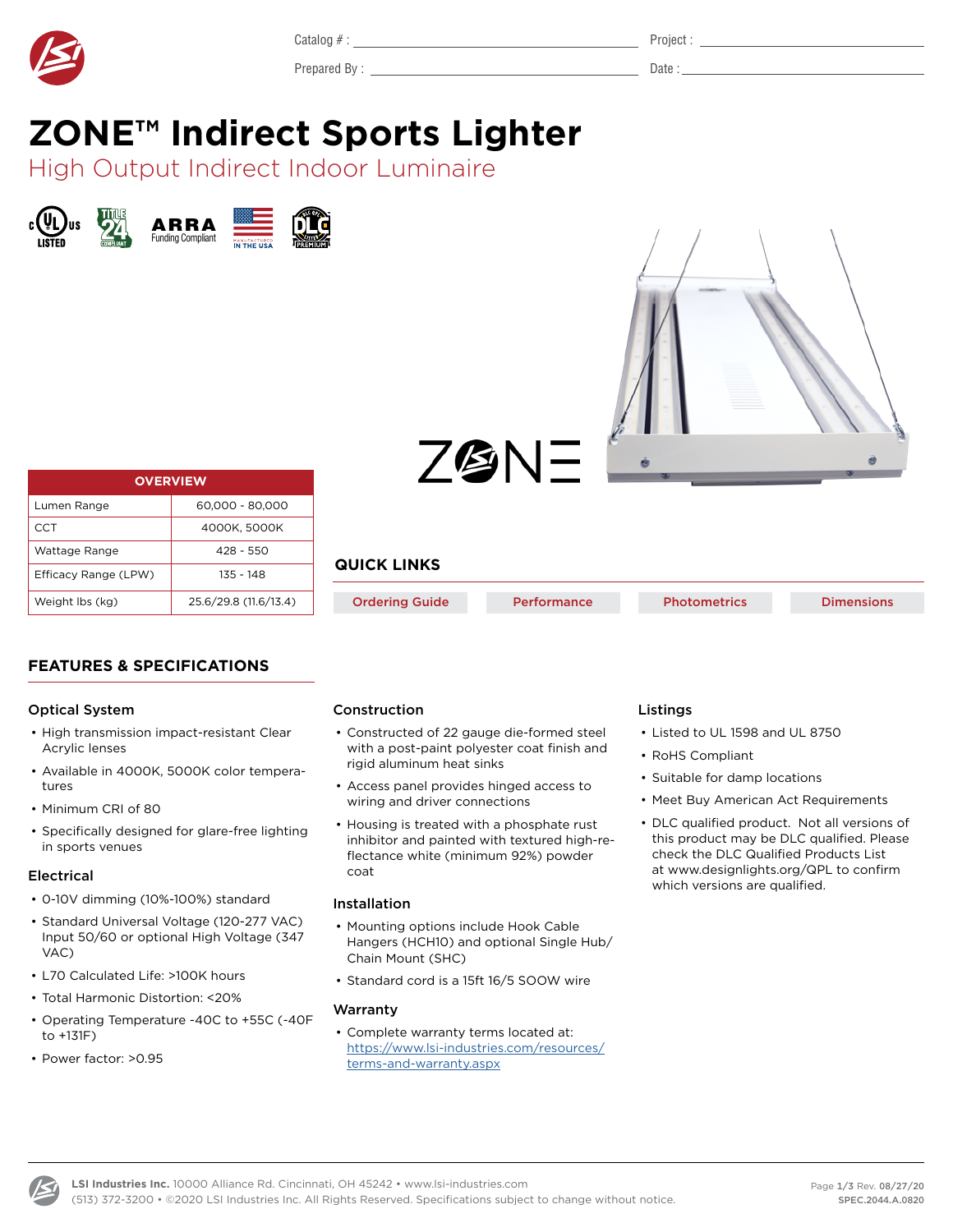

## **Zone Indirect Sports Lighter**

#### <span id="page-1-0"></span>**ORDERING GUIDE** [Back to Quick Links](#page-0-0)

| TYPICAL ORDER EXAMPLE: |                                        | ALI4 | <b>2LEDSE</b>                                     | <b>60L</b>                | CA | W        | <b>UNV</b>          | 40                                            | ID |                                    |                                                                        |                                        |
|------------------------|----------------------------------------|------|---------------------------------------------------|---------------------------|----|----------|---------------------|-----------------------------------------------|----|------------------------------------|------------------------------------------------------------------------|----------------------------------------|
| Family                 | LED<br>Technology                      |      | Lumen<br>Package <sup>1</sup>                     | <b>Lens Type</b>          |    |          | <b>Distribution</b> | Voltage                                       |    | <b>Color</b><br><b>Temperature</b> | <b>Controls</b>                                                        | Light<br>Direction                     |
| ALI4                   | <b>2LEDSE</b> - Standard<br>Efficiency |      | <b>60L</b> - 60.000 Lumens<br>80L - 80,000 Lumens | <b>CA</b> - Clear Acrylic |    | W - Wide |                     | <b>UNV</b> - 120-277V<br><b>HV</b> - 347-480V |    | 40 - 4000K<br>$50 - 5000K$         | <b>Standard</b> - No Controls<br><b>ALSC</b> - AirLink Synapse Control | <b>ID</b> - Indirect Light Output (Up) |

## **Accessory Ordering Information FOOTNOTES:**

| <b>Description</b>                   | <b>Part Number</b> | Fixture comes standard with 15' cord 16/5 dimming<br>Fixture comes standard with 0-10V dimming |  |  |  |
|--------------------------------------|--------------------|------------------------------------------------------------------------------------------------|--|--|--|
| SHC - Single Hub/Chain Mount         | 572488             |                                                                                                |  |  |  |
| HCH10 - 10' Hook Cable Hanger (Pair) | 460149             |                                                                                                |  |  |  |

- 
- 

## <span id="page-1-1"></span>PERFORMANCE

[Back to Quick Links](#page-0-0)

| DELIVERED LUMENS |                       |           |     |                         |                 |                         |                 |         |
|------------------|-----------------------|-----------|-----|-------------------------|-----------------|-------------------------|-----------------|---------|
| Lumen Package    | <b>LED Generation</b> | Lens Type | CRI | <b>4000K CCT</b>        |                 | <b>5000K CCT</b>        |                 | Wattage |
|                  |                       |           |     | <b>Delivered Lumens</b> | <b>Efficacy</b> | <b>Delivered Lumens</b> | <b>Efficacy</b> |         |
| 60L              | 2LEDSE                | CA        | 80  | 57552                   | 135             | 57552                   | 135             | 428     |
| 80L              | 2LEDSE                | CA        | 80  | 76755                   | 140             | 76755                   | 140             | 550     |

\*LED Chips are frequently updated therefore values are nominal.

## <span id="page-1-2"></span>**PHOTOMETRICS**

**[Back to Quick Links](#page-0-0)** 

Photometry has been conducted by a NVLAP accredited testing laboratory in accordance with IESNA LM-79-08.

See <http://www.lsi-industries.com/products/led-lighting-solutions.aspx> for detailed photometric data.

## **ALI4 2LEDSE 80L CA W 40 ID**



| <b>ZONAL LUMEN SUMMARY</b> |        |               |  |  |  |  |
|----------------------------|--------|---------------|--|--|--|--|
| Zone                       | Lumens | $%$ Luminaire |  |  |  |  |
| $0 - 90$                   |        |               |  |  |  |  |
| 90-110                     | 6,536  | 8.5%          |  |  |  |  |
| 110-150                    | 50.397 | 65.7%         |  |  |  |  |
| 150-180                    | 19.819 | 25.8%         |  |  |  |  |
| <b>Total Flux</b>          | 76,753 | 100.0%        |  |  |  |  |

| <b>LUMINAIRE DATA</b>    |               |  |  |  |  |
|--------------------------|---------------|--|--|--|--|
| <b>Wide Distribution</b> |               |  |  |  |  |
| Description              | 4000K, 80 CRI |  |  |  |  |
| <b>Delivered Lumens</b>  | 76,753        |  |  |  |  |
| Watts                    | 550           |  |  |  |  |
| I PW                     | 140           |  |  |  |  |